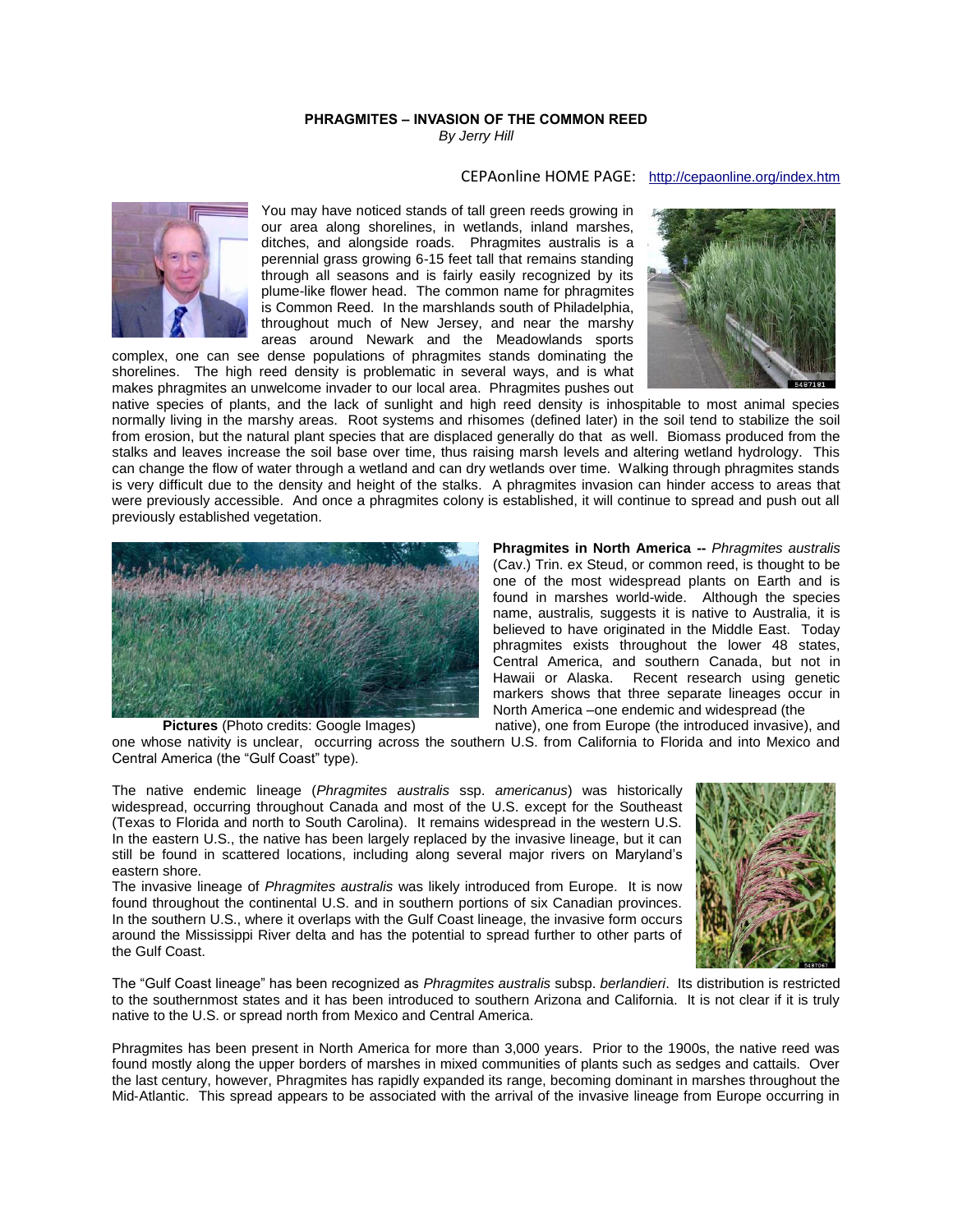the 1800s. Recent scientific studies have indicated that cross-pollination of the native and non-native species results in increased viability of the seeds produced. Ironically, colonies of phragmites in Europe have declined in recent years.

**Uses of Phragmites --** Phragmites reeds have been employed since ancient times for a variety of uses. Native Americans used phragmites reeds and leaves to make prayer sticks, flutes, cigarettes, arrows, paper, roof thatch, mats, baskets, and other products. Today, there are potential uses in industry (roof thatching, construction and gardening, paper and pulp, polymerization for textile or plastic); energy (combustion, biogas, biofuel); agriculture (animal feed, fertilizer, compost); and water treatment (natural filtering and purification). These uses generally require managed growth and harvesting. One advantage is that production and harvesting of phragmites would not compete for land currently in agricultural production.

**Colonization and Spread --** Colonization is generally by seed spread. Seeds form and are dispersed into the air in the fall. Up to 2,000 seeds are produced per seed head per year. The seeds are dispersed generally by wind and water. Water dispersal carries seeds to shorelines, but a single high-water event can carry a large number of seeds to more inland locations where new colonies are established.

*Stolons* are stems that are connected to the parent plant that grow along the soil surface and can form roots and shoots. *Rhizomes* are underground stems connected to the parent plant that are capable of growing roots and shoots. Both allow Phragmites to expand around an area where the plant is already established. *Phragmites* can also spread to new areas when pieces of rhizomes or stolons are broken off and moved to a new location by water, bird, or human activity where they can root.

Once a patch of Phragmites is established, it can form dense stands and spread rapidly via rhizomes and stolons. Studies have shown that the growth of rhizomes averages about 15.7 in. per year, and stolons can grow up to 4.25 in. in a day. Stem density can be up to 200 stems per square meter.

**Treatment and Control --** Efforts to control Phragmites have been extensive across the Chesapeake Bay watershed. Maryland is required by law to control Phragmites in state‐owned wildlife management areas. Anne Arundel County is currently considering control measures on county owned lands.

Methods to control phragmites include: herbicide spraying, mowing, burning, grazing, flooding, and smothering. Efforts to eradicate a colony require that the entire plant be killed, including the roots and rhizomes. Otherwise the plant will regenerate. Mowing and grazing are therefore more of a maintenance method rather than eradication. Mechanically removing the root system by large scale tilling generally promotes considerable wetlands erosion. Additionally, pieces of rhizome remain in the soil enabling reestablishment.

Burning also does not affect the root and rhizome system of a living colony, and therefore is not effective as a standalone control method. After treatment with an herbicide, burning can be an effective method to clear the remaining biomass enabling native vegetation to quickly regenerate. Locally of course, burning can only be conducted under carefully controlled conditions and with proper permitting. Dead phragmites burns readily with the associated risk of fire spread.

Smothering is done with black plastic sheets laid over areas of cut stems for an entire summer. High heat and lack of light will eventually kill the plants beneath the plastic. This method is most effective in small areas exposed to direct sunlight.

Biological control is also a possibility. Literature and field studies reveal that currently 26 herbivores (insects) are known to attack phragmites australis in the U.S. Many of these species were accidentally introduced during the last decades. Five are potentially native. Of the species identified in both the U.S. and Europe, some are phragmites specialists. Much study is needed before a species can be safely introduced to control phragmites. Introducing new species to control problem plants or animals has not always worked as intended.

Herbicide spraying therefore is currently the most effective and preferred method of phragmites control. Effective herbicides are absorbed and transported throughout the plant including the root and rhizome systems. These herbicides are non-selective, but phragmites colonies grow so densely that nothing else grows within a stand, and it is relatively easy to apply herbicide with little overspray on adjoining vegetation.

Glyphosate (the formulation approved by the U.S. EPA for use in wetlands) is sold under trade names such as Rodeo, Aquaneat, and Aquastar and is a broad spectrum aquatic herbicide that is virtually nontoxic to mammals, birds, and fish when used according to instructions. It can be purchased at any store that sells agricultural chemicals. Habitat is another broad spectrum herbicide effective in controlling Phragmites, utilizing Imazapyr as the active ingredient. All herbicides must have a non-ionic surfactant added which allows the herbicides to adhere to the plants